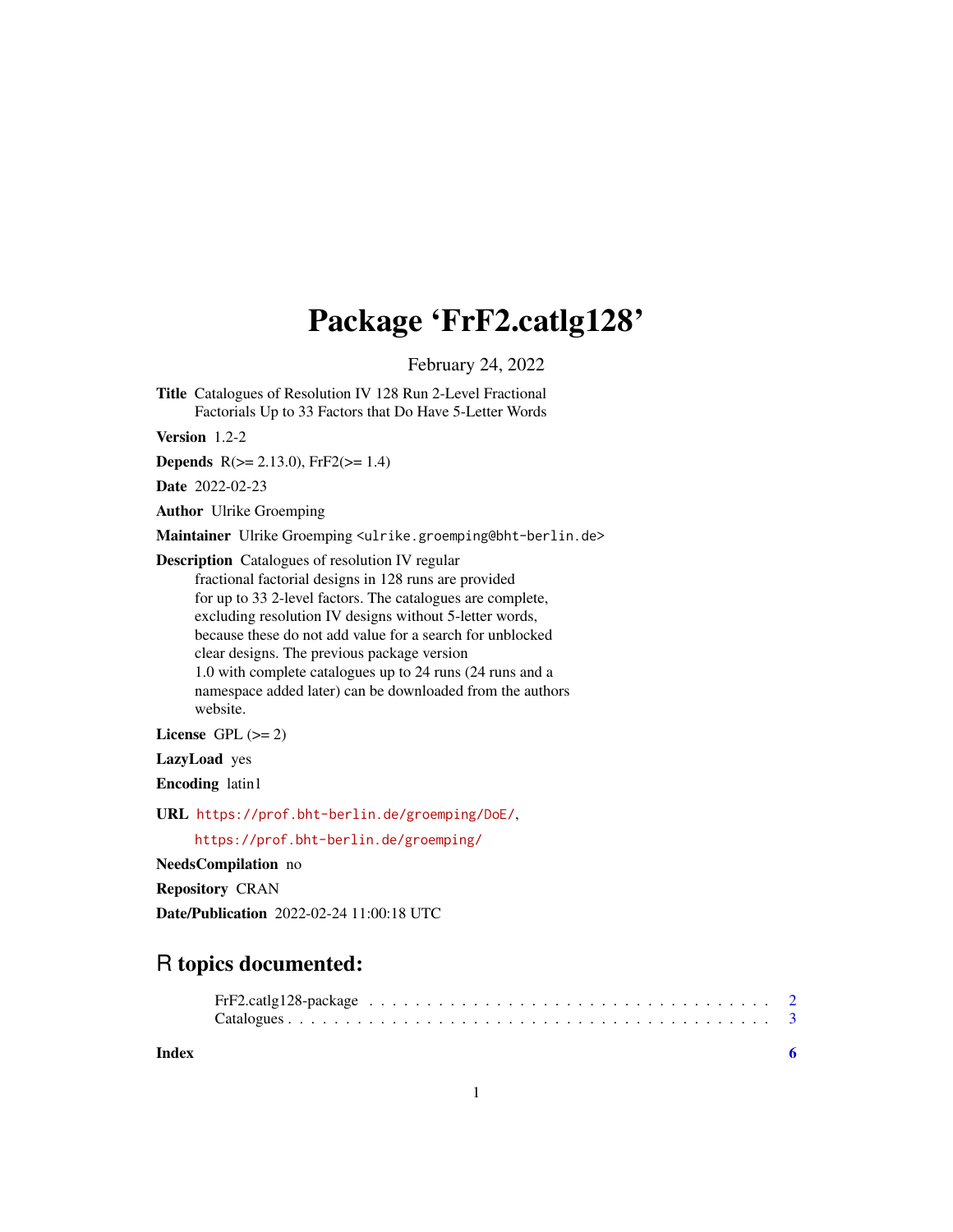<span id="page-1-0"></span>FrF2.catlg128-package *Catalogues of resolution IV 128 run 2-level fractional factorials up to 33 factors that do have 5-letter words*

#### **Description**

Description: This package provides the complete catalogues of those resolution IV regular fractional factorial designs in 128 runs for up to 33 2-level factors that do have length 5 words (i.e. are not even). For 8 to 11 factors, the best design (resolution higher than IV, i.e. all two-factor interactions are clear) is included only.

#### Details

The complete set of designs on which these catalogues are based has been provided by Xu (2009) for up to 25 factors and by Mee (2012) for 26 to 33 factors. The designs provided in this package are useful for special tasks to be accomplished with package  $\mathbf{FrF2}$  $\mathbf{FrF2}$  $\mathbf{FrF2}$ . The catalogues are separately provided here, because they are very large and should not be forced upon FrF2 users who do not need them.

The main reason for providing the catalogues is to support estimability requirements for clear twofactor interactions in package  $\text{FrF2}$ . According to Wu, Mee and Tang (2012), resolution IV designs with no 5-letter words do not add value (there is always a better design that can accomodate the same clear two-factor interactions). Therefore, starting with version 1.1, resolution IV designs without 5-letter words have been omitted from the catalogues, and the title of the package has been changed accordingly, from the previous "Complete catalogues of resolution IV 128 run 2-level fractional factorials up to 24 factors". The previously available complete catalogues of designs can be downloaded from the author's website. Designs for 25 to 33 factors have been added with version 1.2 of the package.

#### Author(s)

Ulrike Groemping

Maintainer: Ulrike Groemping <ulrike.groemping@bht-berlin.de>

#### References

Mee, R. (2012) *Personal communication*. Wu, H., Mee, R. and Tang, B. (2012) Fractional Factorial Designs With Admissible Sets of Clear Two-Factor Interactions. *Technometrics* 54, 191-197. Xu, H. (2009) Algorithmic Construction of Efficient Fractional Factorial Designs With Large Run Sizes. *Technometrics* 51, 262-277.

#### See Also

**[Catalogues](#page-2-1)**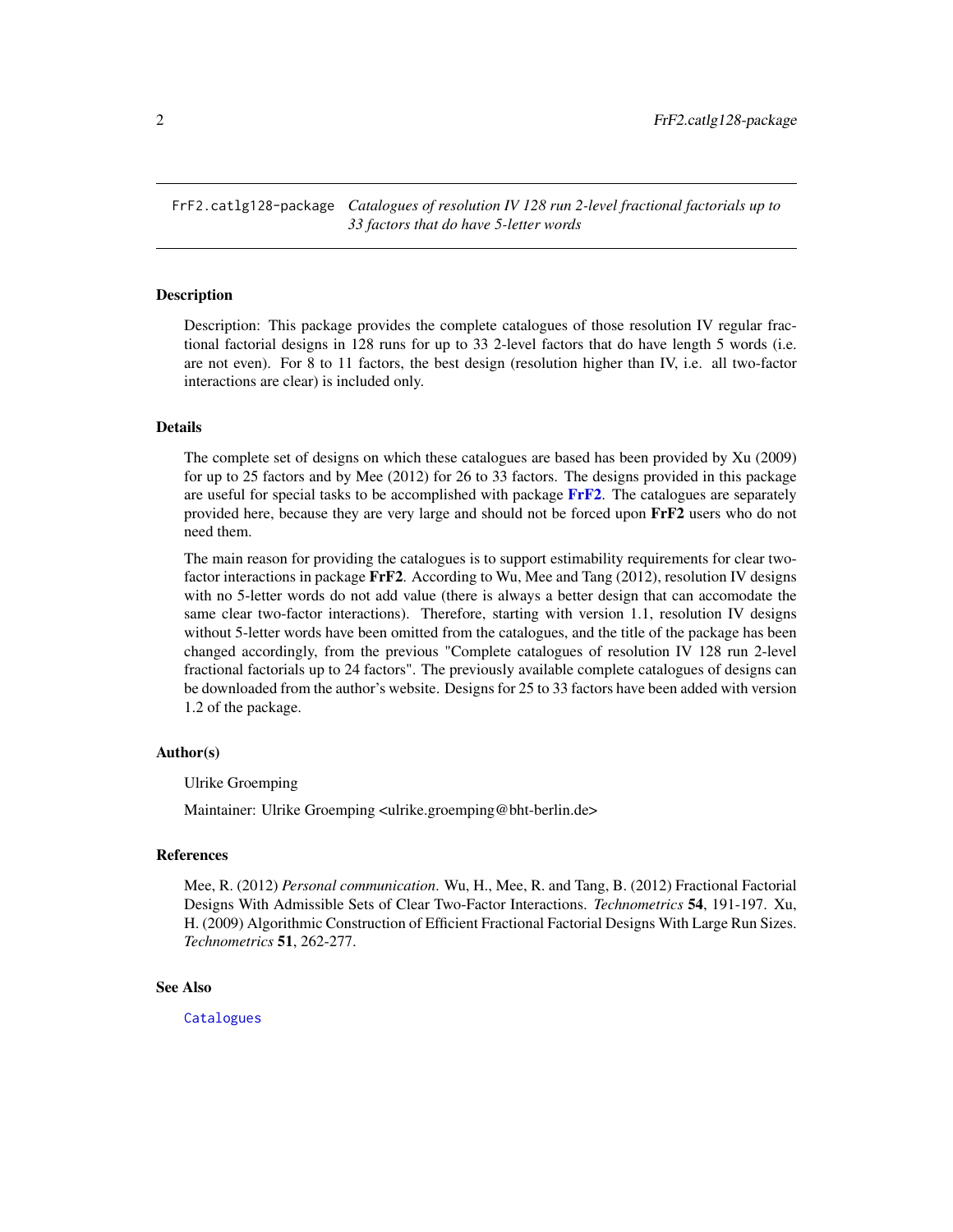<span id="page-2-1"></span><span id="page-2-0"></span>

#### **Description**

Catalogues of regular 128 run designs of various factor numbers

#### Usage

catlg128.8to15 catlg128.16 catlg128.17 catlg128.18 catlg128.19 catlg128.20 catlg128.21 catlg128.22 catlg128.23 catlg128.24 catlg128.25 catlg128.26to33

#### Details

The files contain catalogues for regular fractional factorial designs in 128 runs; the numbers after the period indicate the number(s) of factors covered by the respective catalogue. All the catalogues are lists of class [catlg](#page-0-0). They are provided in support of package [FrF2](#page-0-0).

Originally, their main intention was to support automatic search of clear designs with options estimable and clear=TRUE in function [FrF2](#page-0-0). For this purpose, in principle, a complete catalogue of resolution IV designs in 128 runs would be needed. The catalogues come from Xu (2009; supplement on his website up to 25 factors) or Mee (2012, personal communication) and have been enriched by information on clear interactions (entry clear.2fis for each element).

Since version 2 of package  $\text{F} \text{F} \text{F}$ , the catalogues can also support blocking of designs by the method proposed by Godolphin (2020), automated as described in Groemping (2021); with this method, blocking can (but need not) be combined with requiring specific 2fis to be clear. A few catalogue elements that are useful for that method have been added to the catalogue catlg in package FrF2. If a desired blocked design cannot be obtained in adequate quality by using entries from catlg or from the suitable catalogue from this package, one may have to resort to the larger catalogues that are available from the author's website (see also next paragraph).

For the search of clear designs, Wu, Mee and Tang (2012) proved that one need not consider designs with no 5-letter words, as they are always dominated by a better design that can clearly accomodate the same two-factor interactions. Therefore, as of version 1.1 of this package, the resolution IV designs in the catalogues have been reduced to those that do have 5-letter words. For the search for clear designs, it even suffices to search dominating designs only. These are identified by the dominating element of each catalogue entry. The previous complete catalogues of designs can be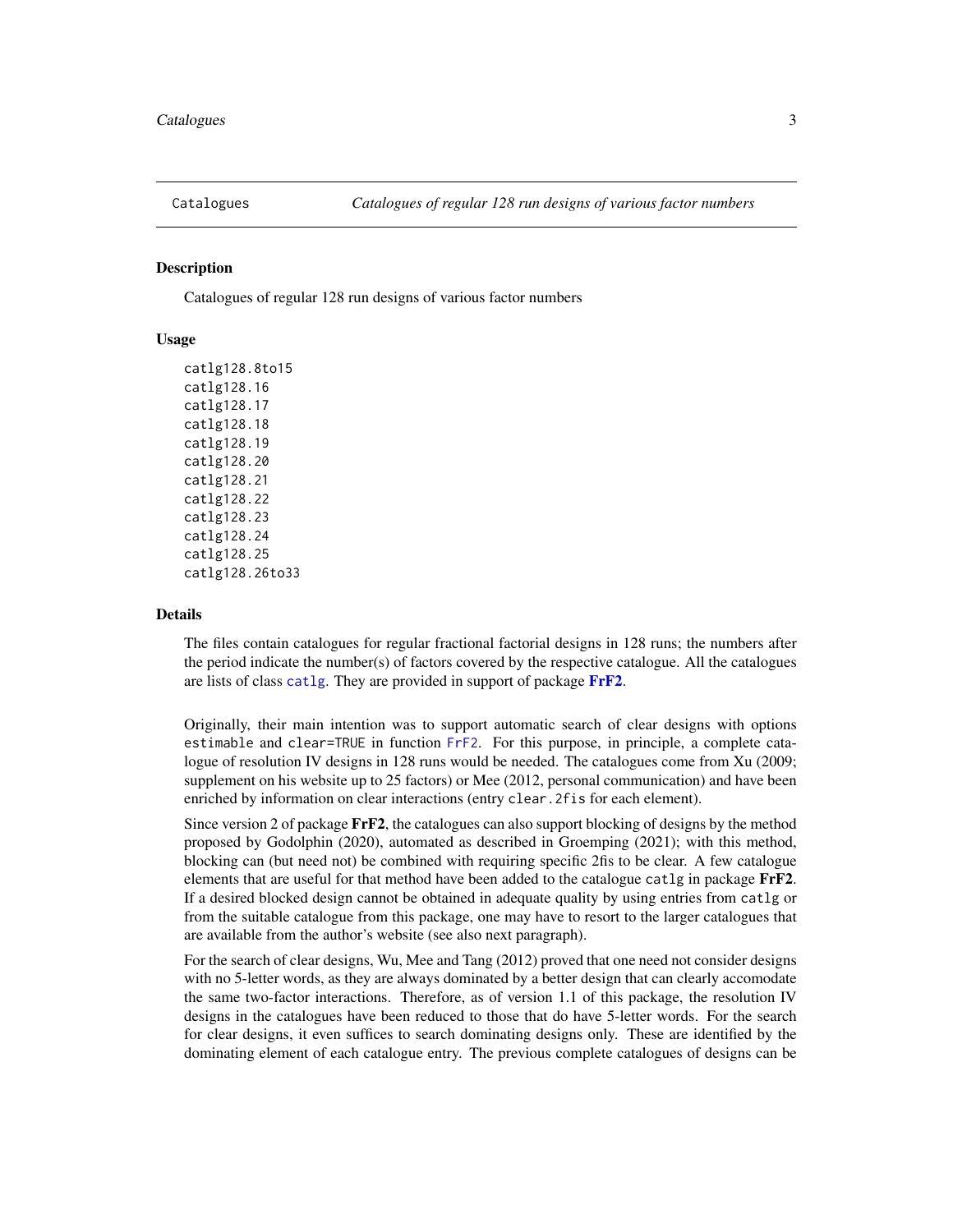<span id="page-3-0"></span>downloaded from the author's website. Catalogues for 25 to 33 factors have been made available with version 1.2 of the package.

If one of these catalogues is used in the select.catlg option of function [FrF2](#page-0-0), the function is guaranteed to find the best clear design in 128 runs for the requested number of factors, when used with its option estimable.

For earlier versions of the package, the catalogues had to be loaded with a data() command. This is no longer required, and not even supported; the catalogues will now be automatically loaded on first use.

#### Author(s)

Ulrike Groemping

#### References

Godolphin, J. (2020). Construction of Blocked Factorial Designs to Estimate Main Effects and Selected Two-Factor Interactions. *J. Roy. Statist. Soc.* B 83, 5-29. Groemping, U. (2021). An algorithm for blocking regular fractional factorial 2-level designs with clear two-factor interactions. *Computational Statistics & Data Analysis* 153, 1-18. Mee, R. (2012) Catalogues of even/odd designs produced by Robert Block. *Personal communication*. Wu, H., Mee, R. and Tang, B. (2012) Fractional Factorial Designs With Admissible Sets of Clear Two-Factor Interactions. *Technometrics* 54, 191-197. Xu, H. (2009) Algorithmic Construction of Efficient Fractional Factorial Designs With Large Run Sizes. *Technometrics* 51, 262-277.

#### See Also

See Also [FrF2](#page-0-0), [catlg](#page-0-0)

#### Examples

catlg128.8to15[1:5]

```
## example of using a catalogue from this package with function FrF2
## for keeping interactions clear
## the design in the example will also be found with the default catalogue
    ## because arrays for all compromise plans with up to 24 factors
    ## have been added to catlg with FrF2 version 1.1-1
plan <- FrF2(128, 23, estimable=compromise(23,1:2)$requirement, select.catlg=catlg128.23)
summary(plan)
length(catlg128.23)
## example of using a catalogue from this package with function FrF2
## for blocking a design
requirement <- compromise(13,1)$requirement
## loop through designs from catlg
nn1 <- names(catlg128.8to15[nruns(catlg128.8to15)==128 & nfac(catlg128.8to15)==13])
for (nam in nn1){
 suppressMessages(
   des128fromcatlg <- try(
```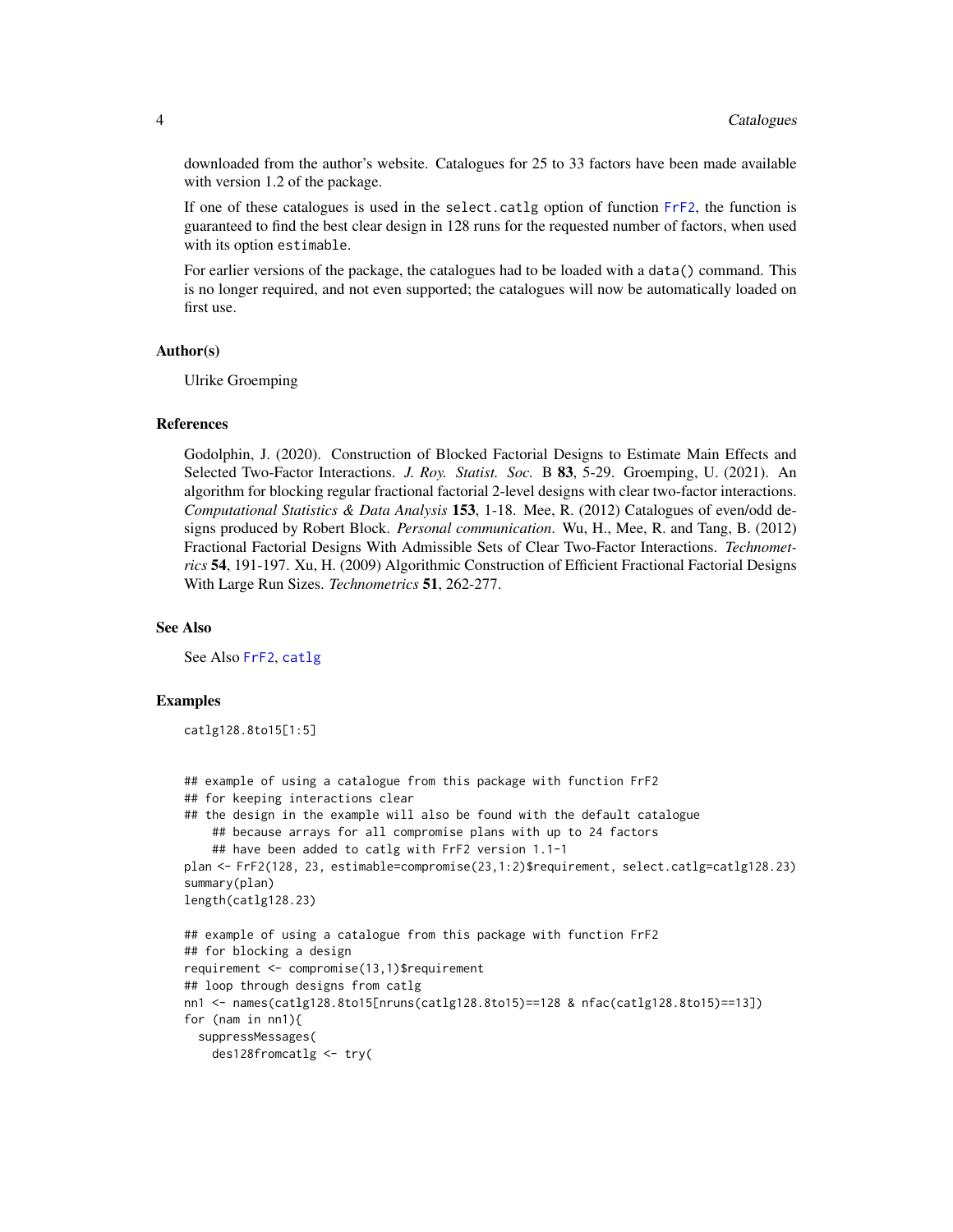#### Catalogues 5

```
FrF2(design=nam, blocks=32,
            factor.names=Letters[15:27], estimable=requirement,
            alias.block.2fis = TRUE, select.catlg=catlg128.8to15),
       silent=TRUE)
   \lambda## stop at first success
 if (!"try-error" %in% class(des128fromcatlg)) break
}
summary(des128fromcatlg)
```